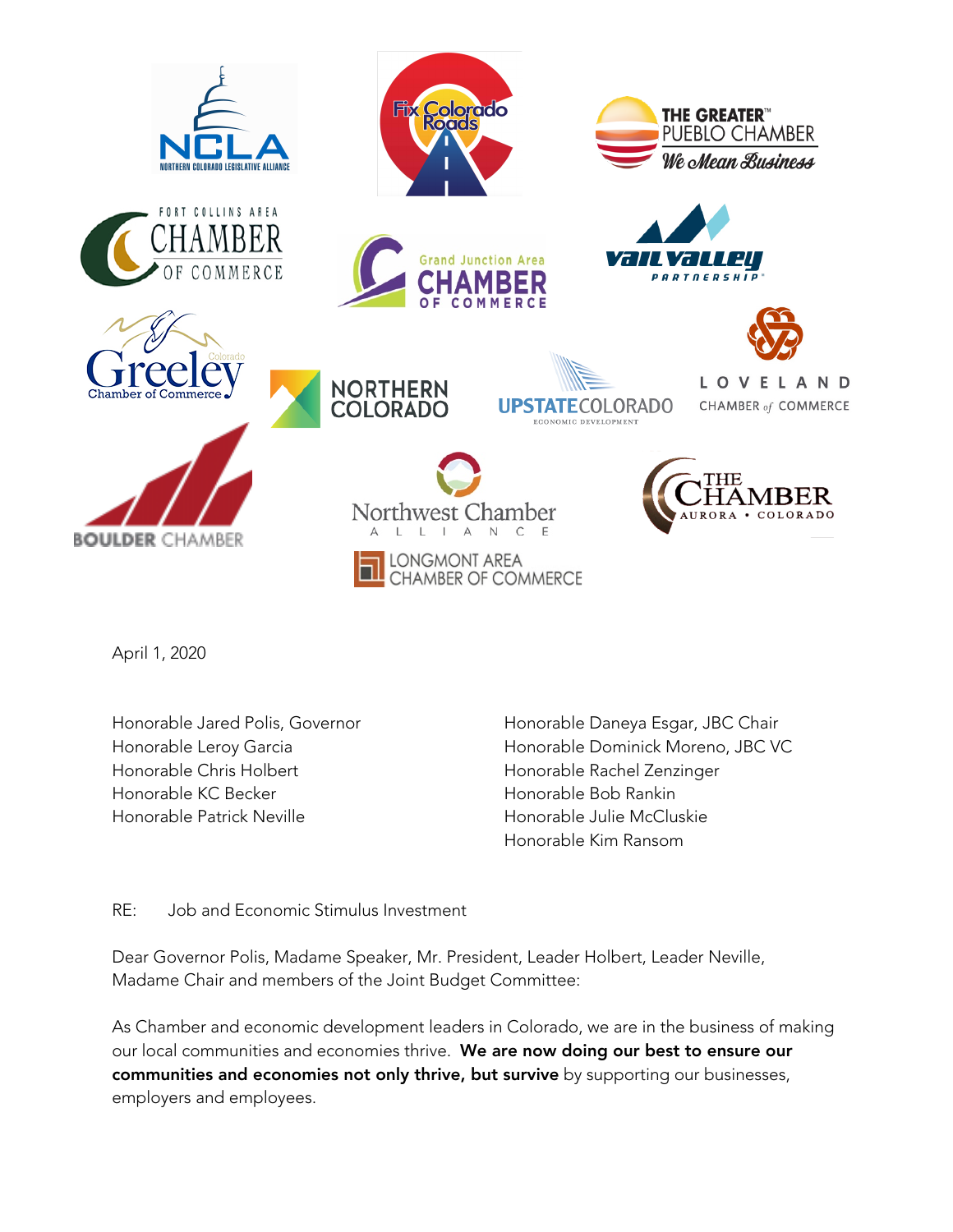The March 2020 Economic Forecast projected a dim economic picture in the near term, and perhaps for a longer period, as a consequence of COVID-19 and the Russia/Saudi Arabia oil price war. You have difficult decisions to make as you assess the needs of our citizens in this very trying time as you build the fiscal year 2020-21 state budget.

Alongside the physical health and safety of Coloradans is their important economic health. Investments in both will be critical to moving through this difficult time as quickly as possible.

Once the physical health and safety of Coloradans has been considered through important appropriations in the budget, we urge state expenditures to assure and provide an economic safety net to those most vulnerable to losing their jobs, to provide businesses at greatest risk a bridge to the other side of this uncertain time and invest in ways that immediately stimulate a quick economic recovery.

## On the last point – invest in ways that immediately stimulate a quick economic recovery - we encourage you to make a significant general fund investment in Colorado's transportation infrastructure.

As advocates for funding of our infrastructure, we have long argued that our economy rests on a solid infrastructure foundation. However, today, our encouragement for infrastructure investment is about job and work creation.

On Friday, March 20, former Secretary and Mayor Federico Pena, newly appointed Chair of the Governor's Emergency Council for Economic Stabilization and Growth, noted that counter cyclical stimulus investments in infrastructure are an essential long-term economic recovery strategy, further saying, "This state needs to invest more in infrastructure." We agree.

Public sector investment in construction of infrastructure has long been a proven method to stimulate economic recovery from economic declines. We only look as recently as the 2008 Great Recession and the stimulus provided by the 2009 American Recovery and Reinvestment Act (ARRA) as an example.

Yesterday, President Trump and Congressional members, including our US Senators Gardner and Bennet, indicated that the next phase in Congress' response to the economic implications of COVID-19 should include an economic stimulus package that will rest largely on a road and infrastructure building program. While details are yet to be hammered out on a \$2 Trillion package, past transportation funding packages, including ARRA, required state matching dollars to access the available funds. Should this similarly be the case in a future package, CDOT currently has few extra dollars to spare to leverage and be positioned to take advantage of any available federal dollars.